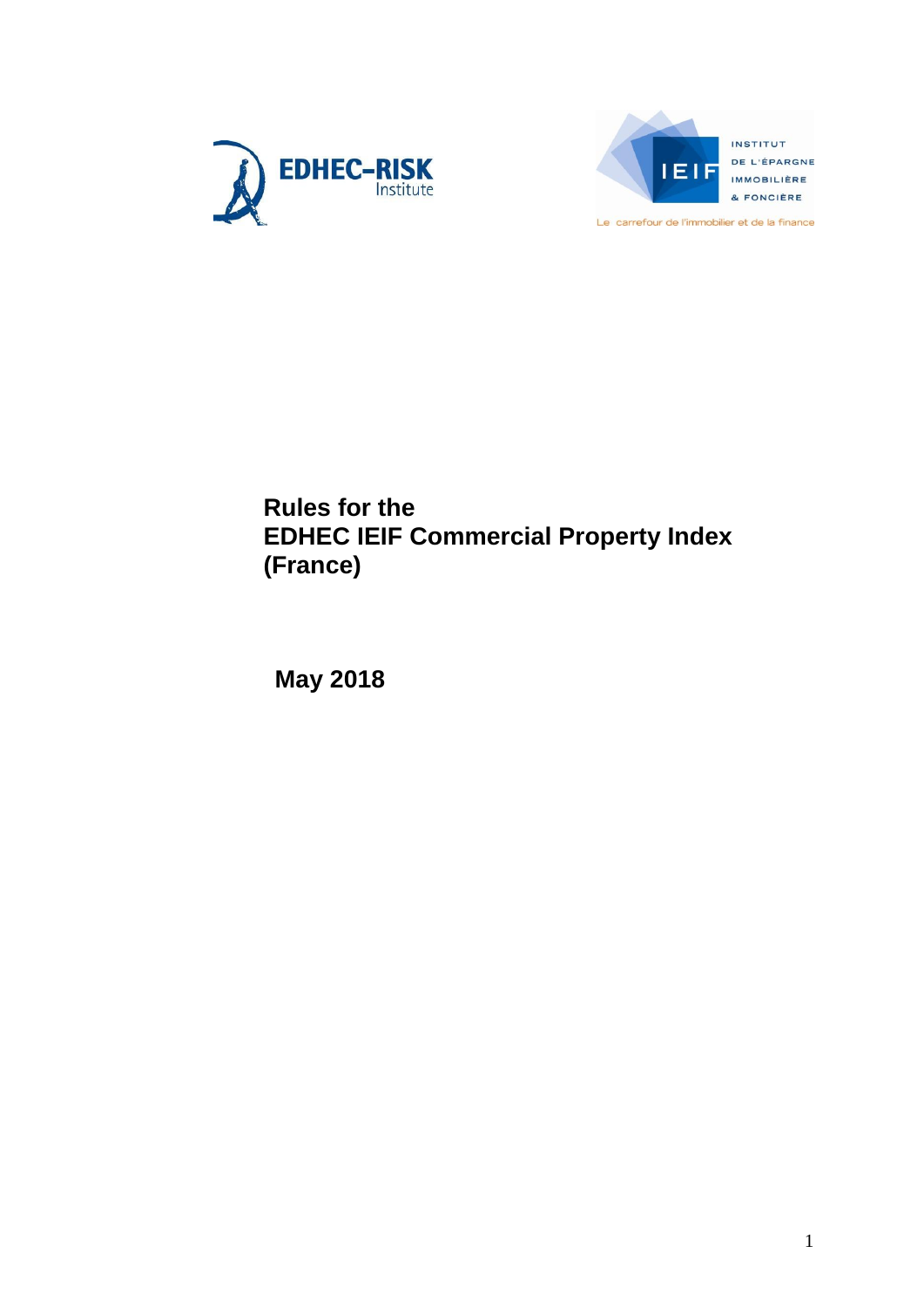# Summary

| $\mathbf{1}$            |     |  |
|-------------------------|-----|--|
|                         | 1.1 |  |
|                         | 1.2 |  |
| $\mathbf{2}$            |     |  |
|                         | 2.1 |  |
|                         | 2.2 |  |
|                         | 2.3 |  |
|                         | 2.4 |  |
|                         | 2.5 |  |
|                         | 2.6 |  |
| 3                       |     |  |
|                         | 3.1 |  |
|                         | 3.2 |  |
| $\overline{\mathbf{4}}$ |     |  |
|                         | 4.1 |  |
|                         | 4.2 |  |
|                         | 4.3 |  |
|                         | 4.4 |  |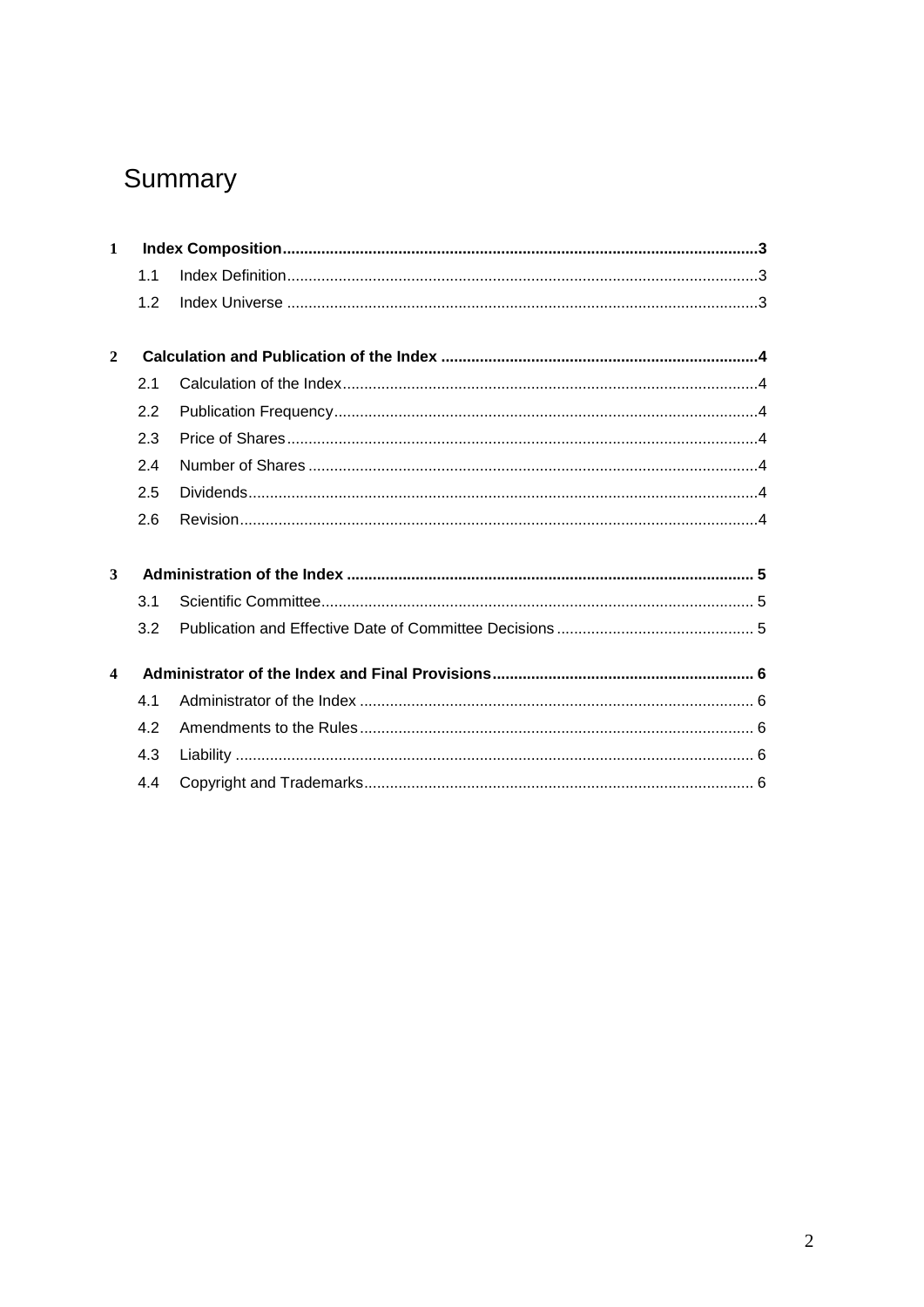#### **1 Index Composition**

**1.1 Index Definition** The EDHEC IEIF Commercial Property Index (France) is a capitalisation weighted index that measures the performance of SCPIs (unlisted French property investment trusts), that invest in commercial property (offices, shopping centres, logistics infrastructures, etc.).

> SCPIs are Alternative Investment Funds regulated by article L214-24 and following of the French Monetary and Financial Code. Their status is more specifically detailed in L214-33 and following. SCPIs are trusts that are allowed to make public offerings of shares, with the sole purpose of acquiring and managing property assets leased to tenants.

**1.2 Index Universe** The index is made up of SCPIs that, over the past year, have posted a volume of transactions on the secondary market in excess of €2 million.

> The secondary market is the market for share transactions organised by SCPImanagement firms in accordance with articles 421-1 and following of the General Regulation of the French Financial Market Authority.

> This market is organised differently depending on whether the SCPI is composed of fixed or variable capital. For fixed capital SCPIs, the secondary market is regulated by an order book held by the management company. For variable capital SCPIs, the secondary market is organised through the redemption of shares, offset by the issuance of a shares at a price fixed by the management company, which is within a 10% range above or below the value that corresponds to the property fund's fair net asset value.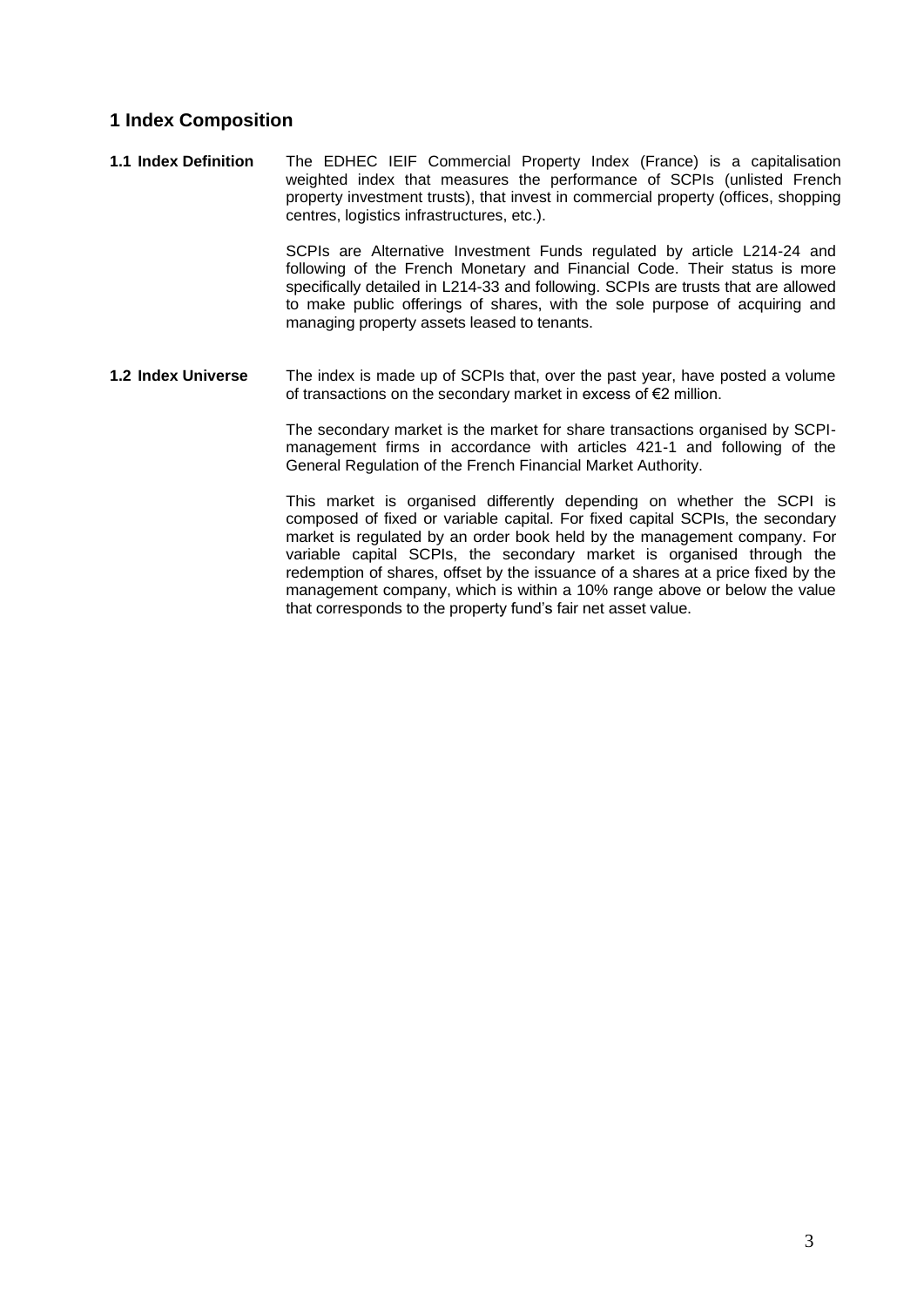#### **2 Calculation and Publication of the EDHEC IEIF Commercial Property Index (France)**

**2.1 Calculation of the Index** The formula below is used to calculate the EDHEC IEIF Commercial Property Index (France):

$$
I_{t} = 1000x \frac{\sum_{i=1}^{N} Q_{i,t} C_{i,t}}{k_{t} \sum_{i=1}^{N} Q_{i,0} C_{i,0}}
$$

Where: *t* = the day of computation *N* = number of components in the index  $Q_{i,t}$  = number of shares of component *i* on day *t*<br> $C_{i,t}$  = price of share *i* on day *t C i,t =* price of share *i* on day *t Q*  $_{i,0}$  = number of shares of component *i* of the sample at index base date *C*  $_{i,0}$  = price of share *i* at index base date price of share *i* at index base date  $k_t =$  adjustment coefficient for base capitalisation on day *t* The EDHEC IEIF Commercial Property Index (France) is computed on a net (capital return) and gross (total return including dividends reinvested) basis. The base date for the EDHEC IEIF Commercial Property Index (France) is 30 June 2008. **2.2 Publication Frequency** The EDHEC IEIF Commercial Property Index (France) is published monthly. Publication of the index takes place at 5pm CET (Central European time) on the 20th of the month following the end of the calendar month provided it is a working day; if not, publication takes place on the following working day. The index can be accessed via [www.ieif.fr](http://www.ieif-indices.com/) and [https://risk.edhec.edu](https://risk.edhec.edu/). **2.3 Price of Shares** The performance of the SCPIs is measured by the share purchase price, including commissions charged by the management firm and stamp duty. For fixed capital SCPIs, the share price corresponds to the purchase price derived from the previous order book matching process. For variable capital SCPIs, the share price corresponds to the subscription price observed upon the last compensated share redemption process. In the absence of the trading of shares over the quarter, the SCPI is temporarily excluded from the calculation of the index. **2.4 Number of Shares** The adjustment of the number of shares is monthly, upon publication of the following monthly index. **2.5 Dividends** Dividends are taken into account during the month where they are paid. **2.6 Revision** The composition of the index is revised twice a year, in March and in September, on the basis of the transaction volume recorded on the secondary market over two consecutive calendar semesters: from January to December for the March revision and from July to June for the September revision. The SCPIs that satisfy the requirements for inclusion in the universe for the first time are automatically included.

If, for two consecutive revisions, an SCPI's transaction volume on the secondary market falls below 80% of the minimum annual transaction volume, it is automatically removed from the index. If an SCPI is dissolved, or legally transforms by losing its SCPI status, or by being

absorbed by another SCPI, it is automatically removed from the index. The composition of the index is published upon each revision.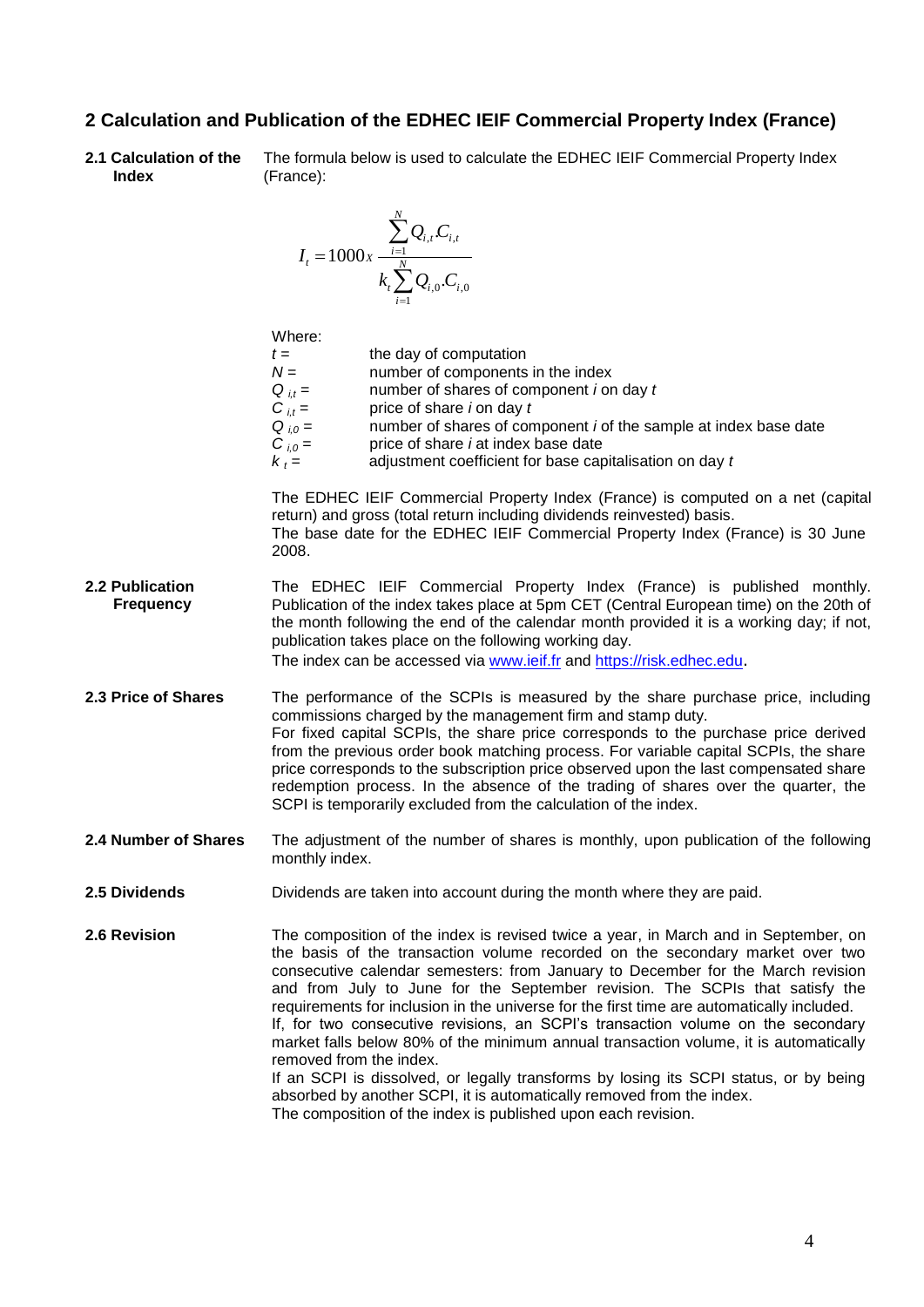### **3 Administration of the EDHEC IEIF Commercial Property Index (France)**

- **3.1 Scientific Committee** The administration of the EDHEC IEIF Commercial Property Index (France) is entrusted to a Scientific Committee made up of property and financial analysts, property managers, scientific figures, and representatives from IEIF and EDHEC. The Scientific Committee meets in the first two weeks of March and September, at which time it takes note of the automatic revisions that have occurred in the composition of the index. The mission of the Scientific Committee is to manage the composition of the EDHEC IEIF Commercial Property Index (France) with the aim of ensuring its reliability and representativeness. It may amend the rules for the calculation of the index.
- **3.2 Publication and Effective Date of Committee Decisions** Scientific Committee decisions are published immediately and, barring exceptions, take effect upon publication of the following index.